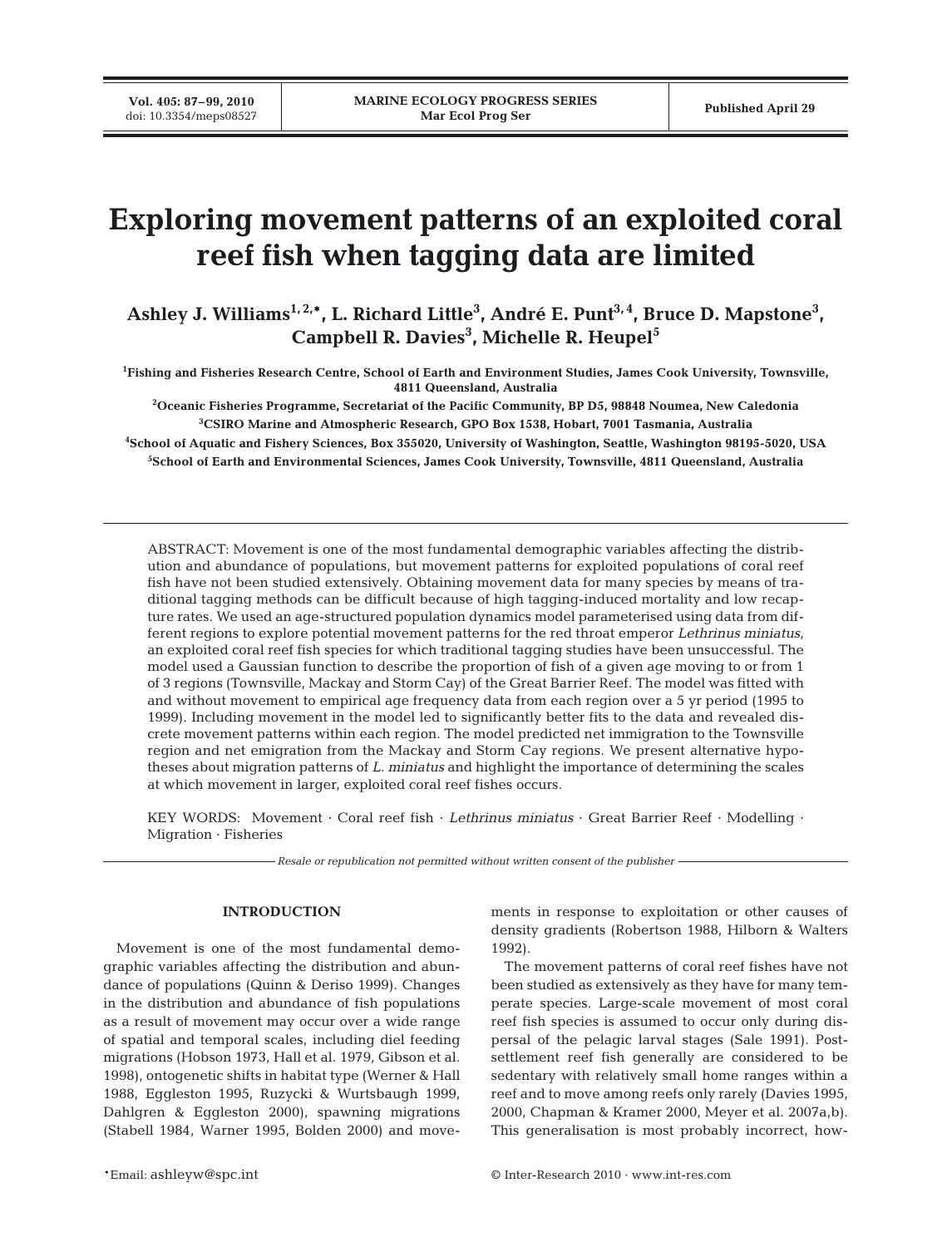ever, because of the narrow range of species studied. Most studies of reef fish movement have focussed on species that have relatively small home ranges. Nevertheless, a number of studies on reef fish have demonstrated that within-reef movement of post-settlement individuals can be important in determining local population size and structure (Robertson 1988, Warner 1995, Frederick 1997, Lewis 1997). Movement patterns of potentially more mobile species of reef fish are not well known, but there is increasing evidence from tagging studies that indicate post-settlement individuals may move substantial distances within and among reefs (Holland et al. 1996, Zeller 1997, 1998, Patterson et al. 2001, Wetherbee et al. 2004). The extent to which movement is important in structuring populations of reef fish species generally remains unclear.

Recent studies of movement patterns in reef-associated fish have found that emperor (Lethrinidae) species are some of the most mobile, often moving off reefs (Kaunda-Arara & Rose 2004a,b). Emperors generally do not appear to be territorial (Carpenter 2001) and are thought to be more mobile than reef fish in most other families (Jones 1991). Tagging studies on the Great Barrier Reef (GBR) generally have been unsuccessful at tracing movements of emperor species, such as the red throat emperor *Lethrinus miniatus* (Brown et al. 1994), because of very low recapture rates. The largest tagging program for *L. miniatus* on the GBR has been coordinated by the Australian National Sportfishing Association (ANSA) in Queensland, Australia, which tagged and released over 1500 *L. miniatus* over a period of nearly 20 yr. Only 24 of these fish have been recaptured to date, of which only 6 were at liberty for more than 12 mo. The majority of the short-term recaptures (<12 mo) were from the same reef on which the tagged individuals were first caught and released, but 5 of the 6 long-term recaptures were from different reefs to those at which the fish were released, with 2 fish moving around 200 km in a generally northerly direction across the relatively deep (80 to 130 m) and sandy Capricorn Channel (B. Sawynok unpubl. data).

Movement is perhaps one of the most challenging demographic parameters to quantify for marine fishes. Conventional tagging studies are typically difficult to implement over a large spatial scale and provide limited information if recaptures are few. It is possible, however, to explore the extent of potential movement within a population by examining changes in age frequency distributions when there is a migration component to movement among local populations. The disappearance of fish from a local population can only result from mortality, net emigration or both. Net immigration or emigration to local populations can be estimated from differences between observed age frequency distributions and those expected in the absence of migration. Williams et al. (2007a) used catch curve analyses to estimate rates of mortality for *Lethrinus miniatus* on the GBR. Their estimates varied substantially among 3 regions and ranged from 0.43 to  $1.06 \text{ yr}^{-1}$ . Estimates of natural mortality for other relatively large reef fishes with similar longevities (ca. 20 yr) typically range between 0.1 and 0.5  $yr^{-1}$  (Munro & Williams 1985, Russ et al. 1998, Newman et al. 2000a,b, Kritzer 2002). The magnitude and large variability in mortality estimates for *L. miniatus* suggest that movement to or from reefs in each region may have biased estimates of mortality by Williams et al. (2007a), particularly if net movement was directional or age-specific. We report here a modelling approach to exploring the magnitude and direction of potential movement of *L. miniatus* required to explain the regional variation in mortality demonstrated by Williams et al. (2007a).

## **MATERIALS AND METHODS**

**Study species.** *Lethrinus miniatus* is a generalist predator consuming a wide range of fishes and invertebrates (Walker 1978) and is one of the largest emperor species, attaining a maximum fork length (FL) of around 600 mm (Williams et al. 2003, 2007b). *L. miniatus* generally inhabits coral reefs (Carpenter 2001) but also is encountered commonly on deeper shoal areas between reefs to depths of more than 100 m (Newman & Williams 1996). The distribution of *L. miniatus* is restricted compared with other emperor species, with populations found only in waters around Australia, New Caledonia, Norfolk Island and the Ryuku Islands of southern Japan (Carpenter 2001). The largest populations of *L. miniatus* are found along the east coast of Queensland on the GBR between approximately 17.5 and 24.5° S, where it is one of the most important commercial and recreational species in the coral reef finfish fishery (Mapstone et al. 1996, 2004, Williams 2002).

**Data source.** Samples of *Lethrinus miniatus* were collected between 1995 and 1999 from research line fishing catch surveys for the Effects of Line Fishing (ELF) experiment (Mapstone et al. 2004) implemented by the Cooperative Research Centre for the Great Barrier Reef World Heritage Area (CRC Reef). The sampling design of the ELF experiment included clusters of 6 reefs within each of 4 geographic regions of the GBR: Lizard Island, ~14.5° S; Townsville, ~18.5° S; Mackay, ~20.5° S; and Storm Cay, ~12.5° S (Fig. 1). *L. miniatus* is encountered only rarely north of Cairns (17° S) on the GBR and no samples were collected from the Lizard Island region. Reefs within each region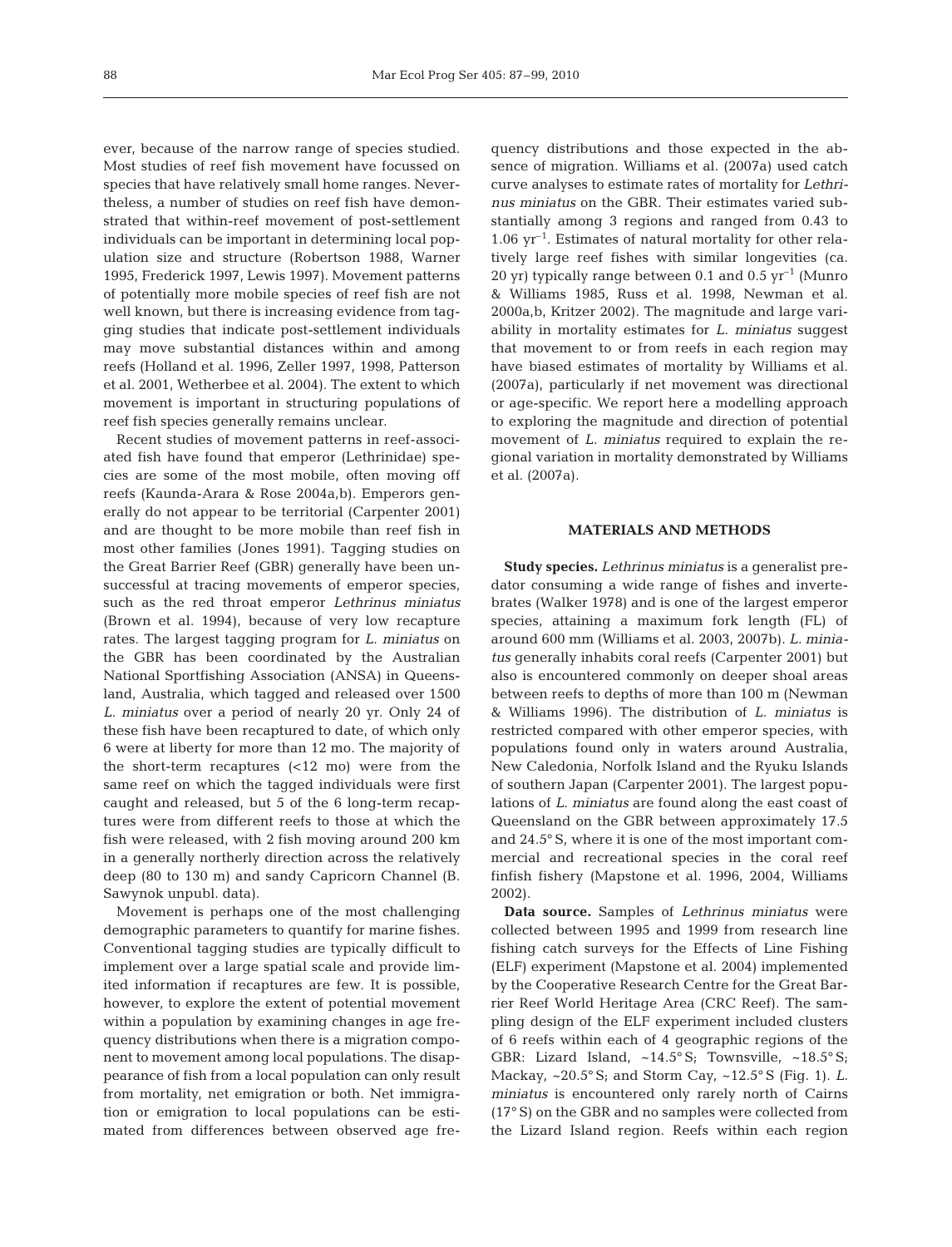

Fig. 1. *Lethrinus miniatus*. Location of reefs (either named or numbered) sampled within 3 regions of the Great Barrier Reef as part of the Effects of Line Fishing Experiment. Reefs in **bold** text were closed to fishing and were those from which samples were used for this study

were separated by less than 10 km and regions were separated by more than 100 km. In each region 4 of the 6 reefs had been closed to all forms of fishing for 10 to 12 yr before 1995. The remaining 2 reefs in each region were open to fishing historically.

Each reef was sampled for 1 d between September and December in each year by 4 commercial line fishers using standardised line fishing gear consisting of size 8/0 hooks, 36 kg breaking strain monofilament line and pilchard *Sardinops neopilchardus* as bait. Each fisher operated under the supervision of a researcher and sampling effort was kept constant among reefs by dividing the perimeter of each reef into 6 approximately equal size 'blocks' and distributing fishing effort evenly among blocks and across 2 depth strata (<12 m, 12 to 40 m) within each block.

Otoliths were extracted from all samples and counts of opaque increments in whole otoliths, validated as annuli by Williams et al. (2005), were used to estimate ages of *Lethrinus miniatus* following the procedures outlined by Williams et al. (2003). Only age data from reefs closed to fishing were used in this study, as the effects of fishing were assumed to have biased the age distributions derived from reefs open to fishing. Age data were available from a total of 2410 *L. miniatus* individuals collected across 5 yr from 4 reefs closed to fishing in each of the 3 regions where *L. miniatus* occurred (Table 1). Age frequency data from reefs closed to fishing were pooled across reefs within each region since age structures of *L. miniatus* do not vary significantly among closed reefs within regions of the GBR (Williams et al. 2003).

**Population dynamics model and its associated estimation procedure.** A stochastic age-structured population dynamics model was developed to explore the extent of movement of *Lethrinus miniatus* that would be required to reproduce observed age structures from reefs closed to fishing within the Townsville,

Table 1. *Lethrinus miniatus*. Number of individuals collected from reefs closed to fishing within 3 regions of the Great Barrier Reef over 5 yr

| Year | Townsville | Mackay | Storm Cay |  |
|------|------------|--------|-----------|--|
| 1995 | 190        | 272    | 194       |  |
| 1996 | 121        | 201    | 152       |  |
| 1997 | 157        | 128    | 117       |  |
| 1998 | 101        | 129    | 176       |  |
| 1999 | 77         | 202    | 193       |  |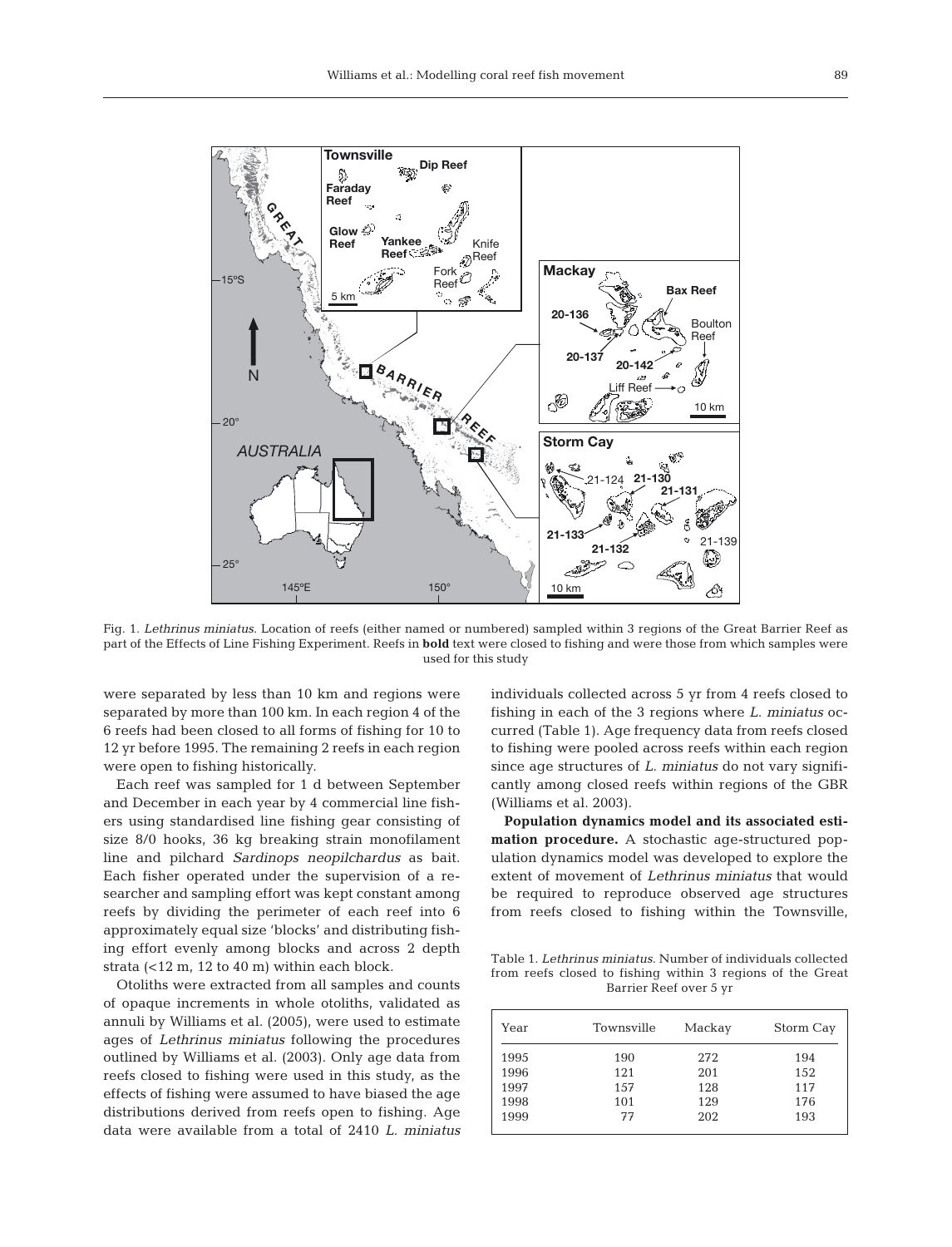Mackay and Storm Cay regions of the GBR if natural mortality was constant among regions and ages. The number of fish in each region was assumed to be determined by stochastic recruitment, survivorship from the previous year and age-specific net movement with the equation:

$$
N_{y,a}^{r} = \begin{cases} e^{\epsilon_{y-a}^{r}} & \text{if } a = 2\\ e^{\epsilon_{y-a}^{r}} e^{-M(a-2)} \prod_{a'=2}^{a-1} (1+\phi_{a'}^{r}) & \text{if } 2 < a \leq 20 \end{cases}
$$
(1)

where  $\,N^{\textit{r}}_{\mathrm{\textit{y}},a}\,$  is the number of fish in region  $\textit{r}$  at age  $\textit{a}$  at the start of year *y* relative to the average number of age 2 fish, *M* is the instantaneous rate of natural mortality across all regions, ages and years for fish aged 2 yr and older,  $\phi_a^r$  is the age-specific net rate of movement of fish in region *r* at age  $a \ (\phi_a^r \text{ may be negative})$ [emigration] or positive [immigration]; movement is assumed to occur instantaneously at the start of the year and is modelled as a proportion of the number of fish of age *a* in region *r*), and  $\epsilon_y^r$  is the random deviation in age 2 *L. miniatus* abundance about its expected value for region *r* and year *y* (assumed to be normally distributed with mean of 0 and variance of  $\tau^2$  for the purposes of parameter estimation).

Each region was assumed to constitute a single homogeneous population because the age structures of *Lethrinus miniatus* populations from reefs within each region were similar, while age structures differed substantially among regions (Williams et al. 2003, 2006, 2007a,b). Movement of post-recruits  $(>2$  yr of age) was modelled in the form of net immigration or emigration to or from each region. The regions were not linked explicitly, however, and migration was not assumed to balance across the regions in the model domain because the reefs sampled constituted only a small fraction of the total number of reefs by area and no data were available with which to parameterise the distance-specific migration of fish among reefs. Thus, the models for each region were independent of each other, apart from parameters which were common across regions such as natural mortality (*M)*, the extent of inter-annual variation in recruitment and survey selectivity (see below).

Fishing mortality was assumed to be zero because the reefs within each region from which the data were obtained were legislated as areas closed to fishing and we could not estimate fishing mortality potentially affecting populations via exposure of fish to fishing when they were outside the closed areas. Thus, the only source of mortality experienced by the populations in each region was assumed to be natural. It was necessary to assume a common rate of *M* across all regions (as well as ages and years) because movement is confounded with mortality within a region and it is not possible to estimate the effects of reef- and age-specific mortality and movement simultaneously without such an assumption.

We assume that after recruitment the number of fish in the population that migrates each year increases with age up to a point,  $\bar{a}^r$ . At ages older than this, migration is assumed to decrease. We used a Gaussian function as a flexible way to represent this behaviour. The net proportion of fish of age *a* migrating to or from region *r* each year,  $\phi_a^r$ , was therefore represented as:

$$
\Phi_a^r = \mu^r e^{-(a-\overline{a}^r)^2/\sigma_r^2}
$$
 (2)

where  $\bar{a}^r$  is the age at which net migration is maximal, σ*<sup>r</sup>* determines the extent to which the immigration (or emigration) rate varies with age and  $\mu^r$  determines the relative amount of the cohort which is expected to immigrate (positive value) or emigrate (negative value). This function indicates that migration is highest at age  $\bar{a}^r$ .

In common with other attempts to model line fishing selectivity of *Lethrinus miniatus* (Little et al. 2009), survey selectivity, *Sa*, is assumed to be a logistic function of age and the same among regions:

$$
S_a = \{1 + \exp[-\ln 19(a - a_{50})/(a_{95} - a_{50})]\}^{-1}
$$
 (3)

where  $a_{50}$  is the age at which fish are 50% selected and  $a_{95}$  is the age at which fish are 95% selected.

The assumption that line fishing selectivity is logistic for reef fishes on the GBR has been shown by Fulton et al. (1999) and incorporated into the models used to explore management strategies for these fishes (Little et al. 2009).

The values for parameters of the model  $(M, a_{50}, a_{95}, \overline{\underline{a}}, \underline{\sigma}, \mu, \epsilon)$  were estimated by maximising a penalized likelihood function, or equivalently minimising the negative of the logarithm of the penalized likelihood function:

$$
-\ln P = -\sum_{r} \sum_{y} \sum_{a \ge 2} Q_{y,a}^{r} \ln \hat{P}_{y,a}^{r} + \frac{1}{2\tau^{2}} \sum_{y} \sum_{r} \varepsilon_{y}^{r}
$$
(4)

where  $Q_{y,a}^r$  is the number of fish sampled in region *r* during year *y* of age *a*,  $\hat{P}_{y,a}^r$  is the model-estimate of the proportion of fish in region *r* during year *y* of age *a*:

$$
\hat{P}_{y,a}^{r} = \frac{S_a N_{y,a}^{r}}{\sum_{a'} S_{a'} N_{y,a'}^{r}} \tag{5}
$$

and  $\tau$  is the (assumed) inter-annual variation in yearclass strength.

The first term in Eq. (4) represents the assumption that the data are a multinomial sample from the selected population in the region (estimates of overdispersion show that the assumption of independence among ages is not invalid), while the second term in Eq. (4) represents a penalty placed on the extent to which Age 2 fish abundance can vary inter-annually.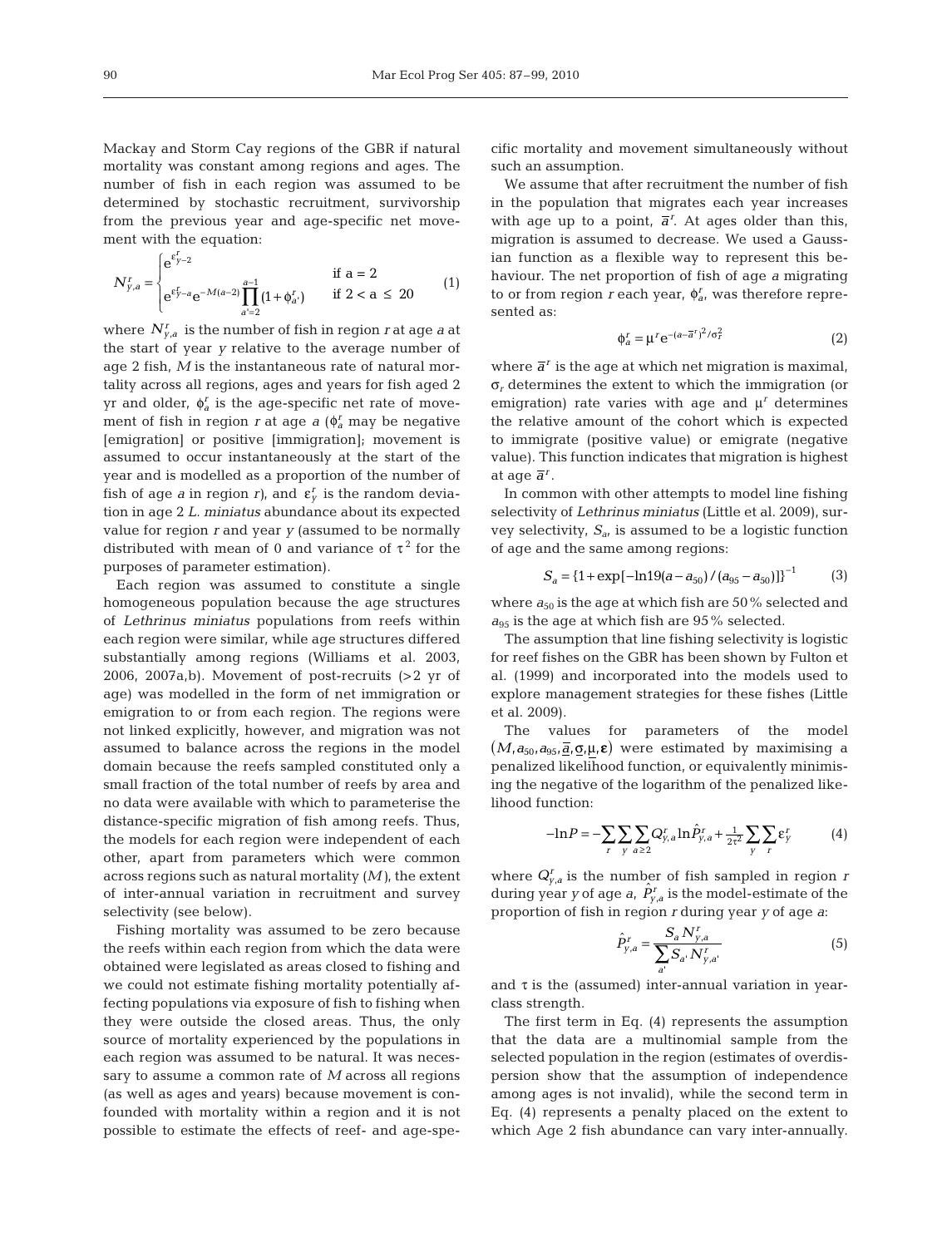The value for  $\tau$  cannot be estimated by minimising Eq. (4) and was assumed to be 0.6 (a value typically assumed for this parameter, Beddington & Cooke 1983), although sensitivity to values for 0.3 and 1 was also examined. The total number of random deviation parameters,  $\boldsymbol{\varepsilon}^r_{y}$ , estimated for each region was 23 (19 for the first year and 4 for the subsequent years). Although it is not easy to estimate relative abundance from relative survey data alone in general (Quinn & Deriso 1999), we ran simulations (results not shown for reason of brevity) that demonstrated that the data provided enough information to discriminate among models with different movement hypotheses. These simulations also confirmed that, even given only 5 yr of age composition data and samples sizes equal to those on which the analyses are based, it was possible to estimate natural mortality under the assumptions that selectivity is asymptotic and natural mortality is independent of age and reef.

**Scenarios and model selection.** The model (Eqs. 1, 2 & 5) was fitted separately under 2 scenarios. The first scenario (Movement) assumed that emigration and immigration occurred (i.e. the parameters of Eq. 2 were estimated). The second scenario (No movement) assumed no emigration or immigration (i.e μ*<sup>r</sup>* was set to 0) and, hence, assumed that differences in age structure among regions were due solely to variation in year-class strength. A likelihood ratio test was used to compare the fits of these 2 nested models for each choice of the value for the parameter  $\tau$ .

#### **RESULTS**

The model provided a reasonable fit to the observed age frequency data irrespective of whether movement was assumed to occur (Fig. 2). Allowing for movement, however, led to a significantly better fit (differences in negative log-likelihood of 67.39, 114.05 and 48.67 on 9 df for τ = 0.6, 0.3 and 1.0, respectively, p *<*< 0.001). This improvement in fit is most evident in the fits to the data for Townsville (Fig. 2). For example, the Movement scenario was better able to capture the higher proportion of 6 to 10 yr old fish relative to 2 to 5 yr old fish in Townsville in 1998, and the influx of 4 yr old fish in Mackay in 1997 and 1998. The sum of the absolute values of the standardised residuals were lower for most years in all regions (Fig. 3), further demonstrating the improved fit of the model when allowance for movement was made.

The Movement scenario predicted considerable net immigration of fish into the Townsville region with the highest proportion of immigrants predicted to occur between 3 and 7 yr of age (Fig. 4). In contrast, the model predicted no net immigration to the Mackay region, but

considerable net emigration of fish over a wide age range from approximately 3 to 14 yr. The model also predicted some emigration in the Storm Cay region, although this was only predicted for fish of age 9 yr. Varying the value of  $\tau$  had little effect on the model estimates of movement parameters (Table 2). Model estimates of *M* and the selectivity parameters also did not vary greatly with different values of τ (Table 2).

The relative magnitude of predicted immigration to the Townsville region was slightly greater than the magnitude of emigration predicted from the Mackay and Storm Cay regions. This result needs to be interpreted with care, however, because the regions differ in size and because  $\mu^r$  reflects the proportion of fish immigrating or emigrating relative to the numbers already in a region, not the absolute numbers of (net) immigrants or emigrants.

Estimated population age structures differed between the 2 scenarios, with the largest difference for the Townsville region (Fig. 5). The Movement scenario generally predicted a lower abundance of young (2 to 4 yr) fish and greater abundance of old (4+ yr) fish in all regions, with the magnitude of the differences much larger in the Townsville region. The former result is attributable primarily to the higher estimated value for *M* for the No movement scenario (Table 2).

The recruitment dynamics are also an important factor affecting the abundance of 2 yr old fish in different regions at different times. Local recruitment (at age 2 yr) in the Townsville region was a lower fraction  $(0.06)$  of the number of  $>2$  yr old fish, averaged over 1995 to 1999, than in the Mackay (0.45) and Storm Cay (0.30) regions when there was movement among regions (Fig. 5). Care should be taken when interpreting estimates of the numbers of 2 yr old fish on each reef because these numbers are less precisely determined than are the number of fish from year classes that have been well sampled and also rely on the accuracy of the assumption of logistic selectivity (small differences in the selectivity of 2 yr old fish could substantially change the estimates of age 2 abundance for poorly sample cohorts).

## **DISCUSSION**

Our results suggest that movement of *Lethrinus miniatus* to or from regions of the GBR provides a credible and parsimonious explanation of observed regional variation in age structures if natural mortality rates do not vary among regions. Modelling migration among regions provided better fits to the observed age structures than could be obtained from an alternative hypothesis that regional variation in age structures was driven only by variation in year-class strength. In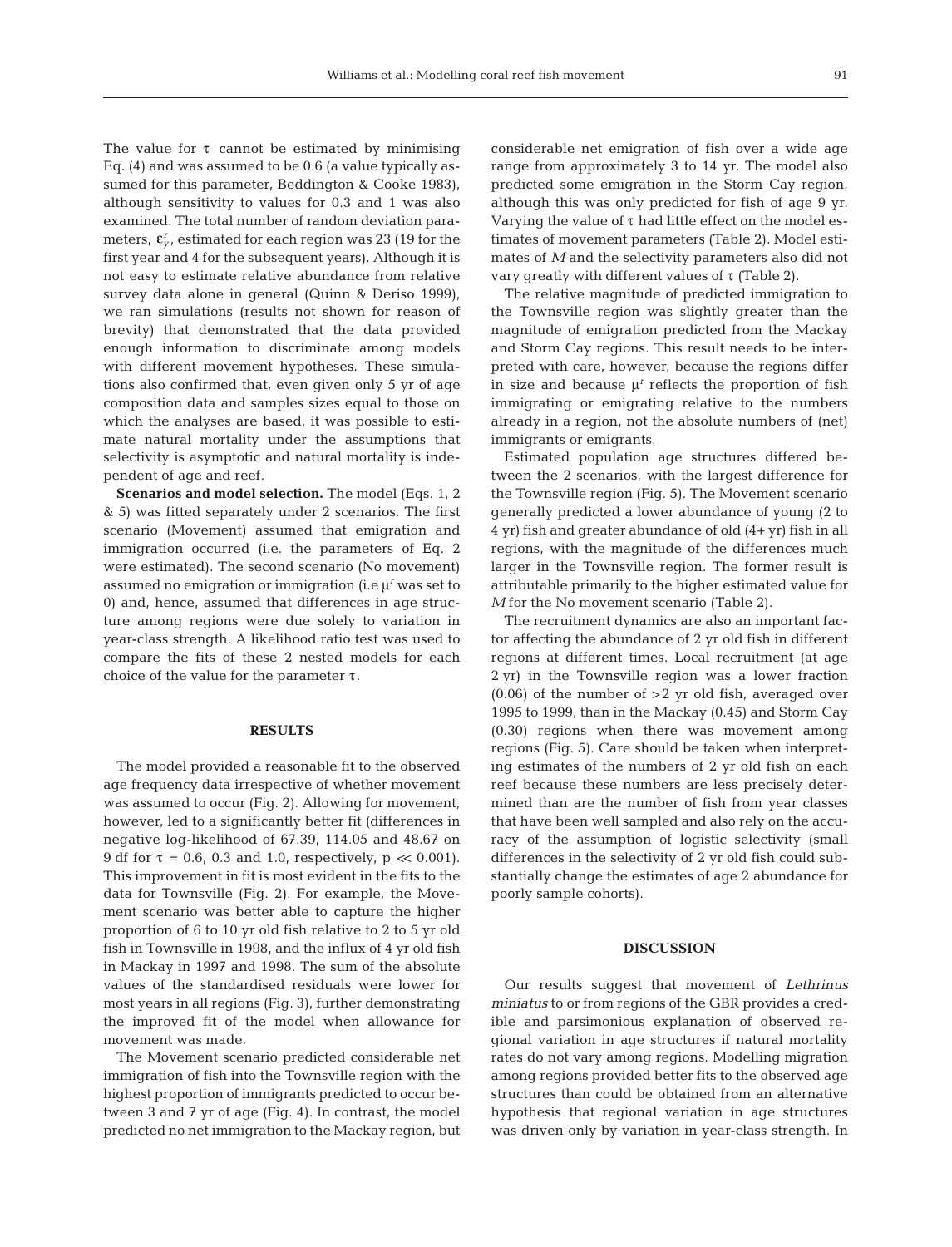

Fig. 2. *Lethrinus miniatus*. Fit of the 2 scenarios (solid line: Movement; dashed line: No movement) to the observed age frequency data (solid bars) for 3 regions of the Great Barrier Reef over 5 yr when the extent of variation in abundance of Age 0 fish is assumed to be 0.6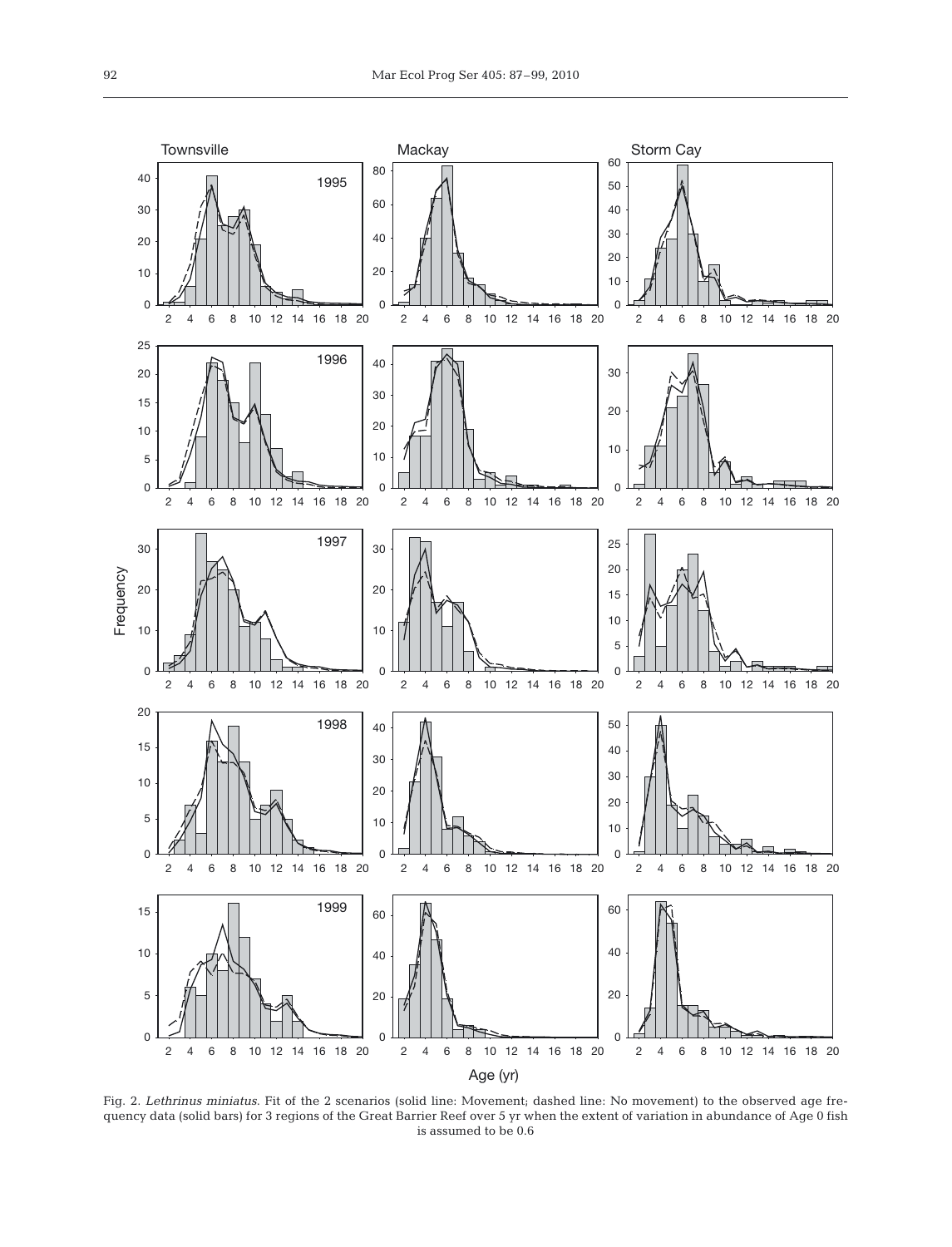



0.0 Fig. 3. *Lethrinus miniatus*. Sum of the absolute (abs) values of the standardised residuals from the fit of the 2 scenarios (solid line: Movement; dashed line: No movement) for 3 regions of the Great Barrier Reef over 5 yr when the extent of variation in abundance of Age 0 fish is assumed to be 0.6





Fig. 4. *Lethrinus miniatus*. Estimated proportion of fish by age that move to or from each of the 3 regions of the Great Barrier Reef. Positive values represent immigration and negative values represent emigration. Solid lines are the maximum likelihood estimates; dotted lines indicate asymptotic 95% CI values. Dashed line at 0 represents no net movement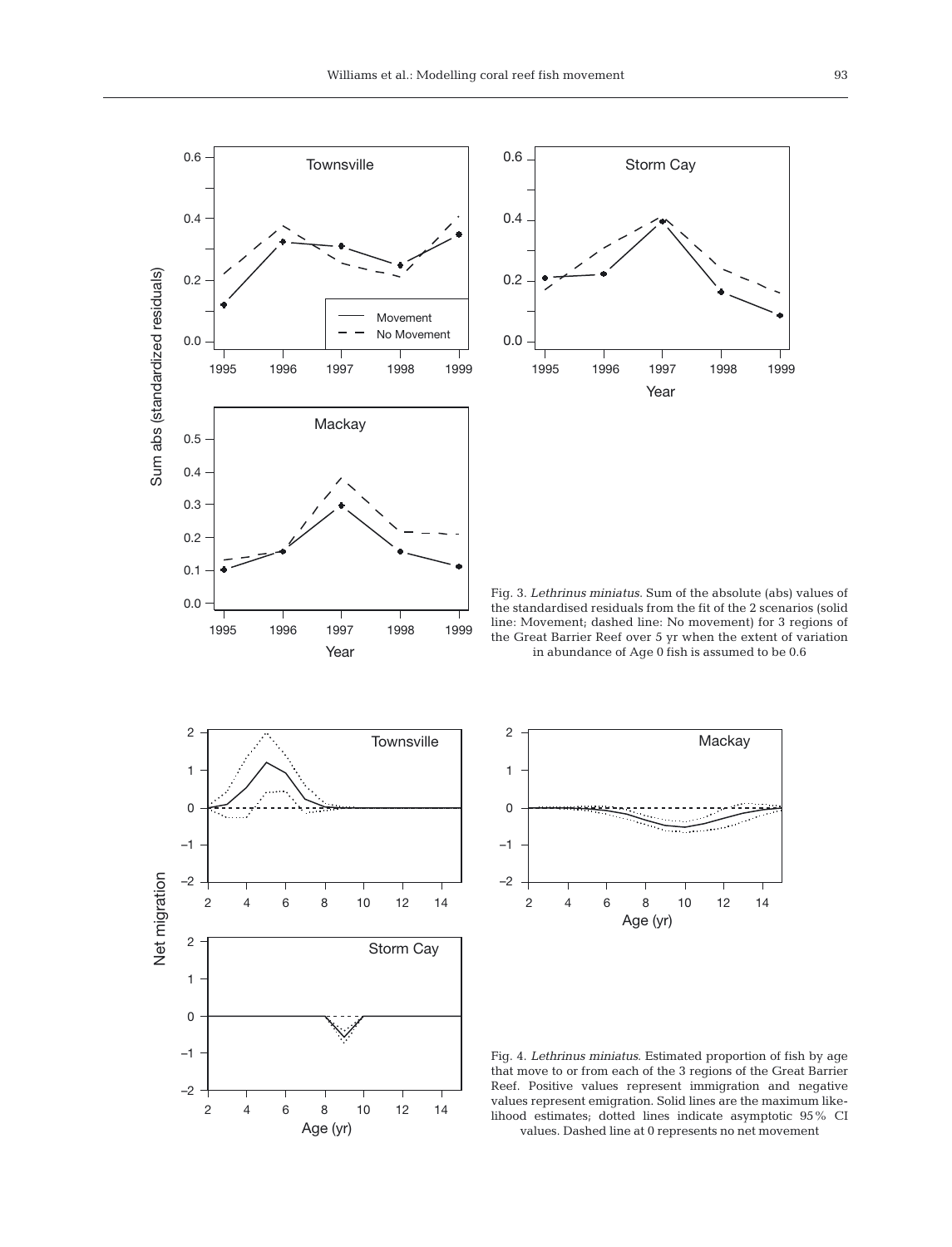| ×<br>۰.<br>۰.<br>×. |  |
|---------------------|--|
|                     |  |

| No movement  | Movement                                                               | No movement  | Movement               |              |                 |
|--------------|------------------------------------------------------------------------|--------------|------------------------|--------------|-----------------|
|              |                                                                        |              |                        | No movement  | Movement        |
| 0.455(0.022) | 0.311(0.027)                                                           | 0.438(0.017) | 0.326(0.026)           | 0.465(0.028) | 0.299(0.034)    |
|              | 3.72(0.18)                                                             | 4.50(0.14)   | 3.81                   | 4.69(0.15)   | 3.67(0.18)      |
|              | 5.24(0.29)                                                             | 6.40(0.22)   | 5.46(0.33)             | 6.44(0.21)   | 5.15(0.30)      |
| na           | 1.25(0.43)                                                             | na           | 1.12(0.37)             | na           | 1.30(0.45)      |
| na           | $-0.52(0.07)$                                                          | na           | $-0.42(0.07)$          | na           | $-0.59(0.08)$   |
| na           | $-1.00a$ (1.35)                                                        | na           | $-1.00^{\rm a}$ (0.48) | na           | $-1.00a$ (2.13) |
|              |                                                                        |              |                        |              |                 |
|              | 4.60(0.14)<br>6.40(0.21)<br><sup>a</sup> Parameter on a lower boundary |              |                        |              |                 |

Table 2. *Lethrinus miniatus*. Estimates (with asymptotic SE values in parentheses) of the parameters of the model related to movement, natural mortality (*M)* and selectivity. Results are shown for 3 values for the (assumed) extent of variation in recruitment (τ) and for model scenarios with and without movement.  $a_{50}$  or  $a_{95}$ : age at which fish are 50% or 95% selected; μ: proportion of fish expected to immigrate (positive value) or emigrate (negative value); na: not available

particular, the model predicted substantial net emigration of fish from the Mackay region and net immigration to the Townsville region over a relatively wide range of age classes. The range of model estimates of  $M$  (0.30 to 0.47 yr<sup>-1</sup>) and selectivity parameters (95%) selectivity at around 6 yr of age) were consistent with the values expected for this species (Munro & Williams 1985, Williams et al. 2003, 2007a), providing some confidence in model predictions of movement.

It is important to note that estimates of age-specific movement were expressed as a proportion of the cohort size within each region and not as a proportion of the entire population across all regions. Consequently, the absolute number of fish predicted to move in each region will be a product of the predicted proportion of fish moving and the region-specific relative abundance, and should not be expected to balance across regions. The abundance of *Lethrinus miniatus* is significantly greater in the Mackay region than in the Storm Cay region, which in turn is significantly greater than in the Townsville region (Mapstone et al. 2004). Thus, the absolute number of fish predicted to move may be greater than that indicated by the relative model predictions in the Townsville region and less than that predicted in the Mackay region.

#### **Implications of model assumptions**

The predictions of large-scale net movement of *Lethrinus miniatus* are based on a number of assumptions. A constant rate of natural mortality was assumed across regions because age- and region-specific movement and mortality are confounded otherwise, making it impossible to determine simultaneously the relative contribution of each to the loss (or gain) of individuals from populations. Estimates of *M* reported by Williams

et al. (2007a), based on the assumption of zero net movement of fish among reefs, are consistent with movements predicted here. That is, Williams et al.'s (2007a) estimates of *M* were greatest in the Mackay region where emigration was predicted, lowest in the Townsville region where substantial immigration was predicted and intermediate in the Storm Cay region, where low levels of net movement were predicted. Nevertheless, regional variation in *M* may have direct effects on the model predictions. For example, predicted emigration from the Mackay region may include an unknown quantity of increased natural mortality, such that *M* is higher in this region than the common mortality rate adopted in our modelling. Similarly, a lower than predicted *M* in the Townsville region may account for some but not all of the predicted immigration to that region.

A second assumption we made was that fishing mortality was zero. This assumption rests on 2 underpinning assumptions: (1) that there was no movement among reefs open and closed to fishing, and (2) there were no infringements of closures on the reefs from which we used data to test our models. Movement of *Lethrinus miniatus* among reefs, however, would result in the mixing of fish from reefs both open and closed to fishing and tend to cause overestimation of *M* by the model since older cohorts of fish would probably have spent sufficient time on reefs open to fishing to have suffered some fishing mortality.

Finally, the net age-specific movement in the model was assumed to follow a Gaussian function. The net direction of movement across all age classes in each region predicted by the model would remain the same, however, if net age-specific movement followed a different symmetric pattern, since the deviations between the observed and predicted age frequency distributions without movement would be unchanged.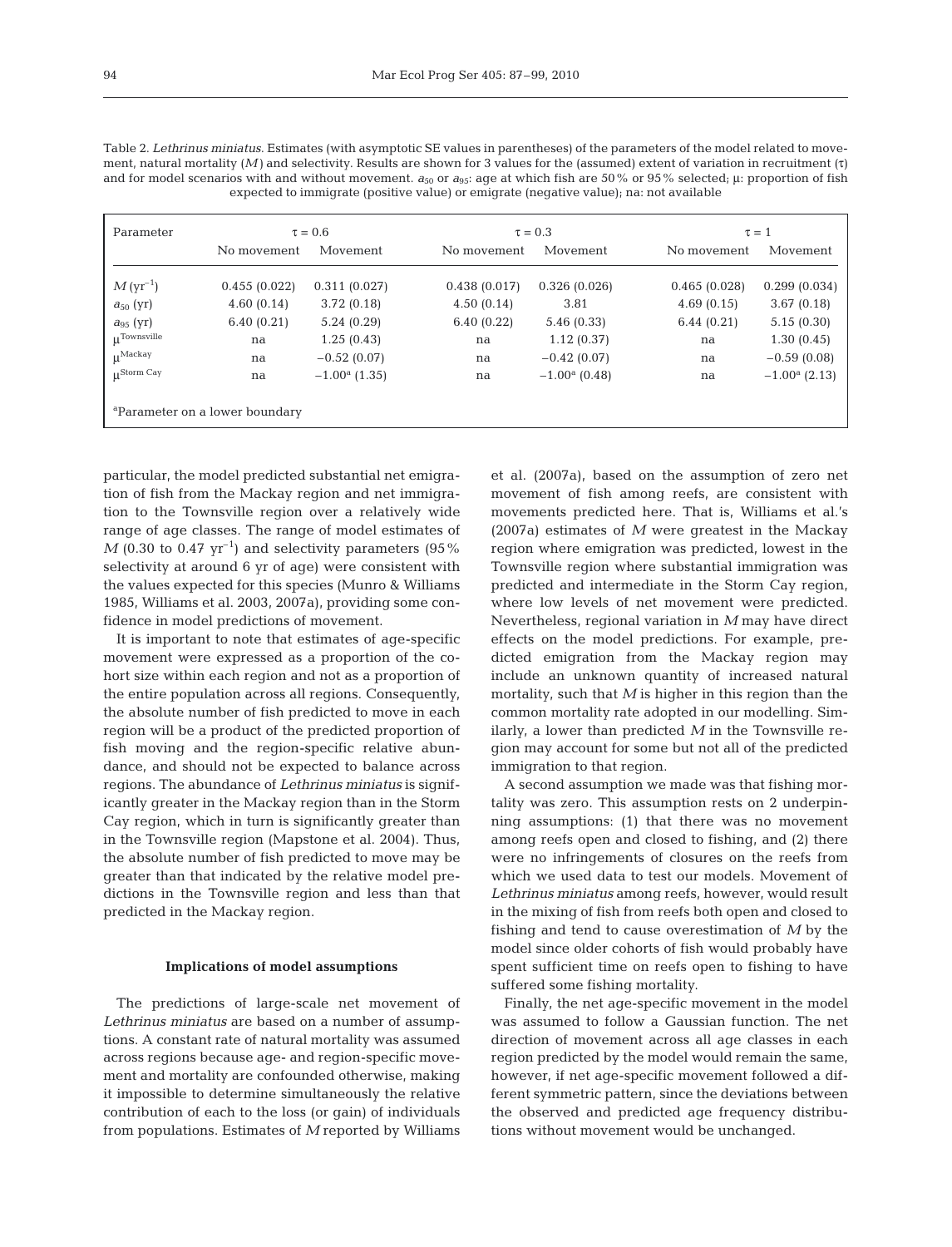

Fig. 5. *Lethrinus miniatus*. Estimated population age structures from the 2 scenarios (solid line: Movement; dashed line: No movement) for 3 regions of the Great Barrier Reef over 5 yr when the extent of variation in abundance of Age 0 fish is assumed to be 0.6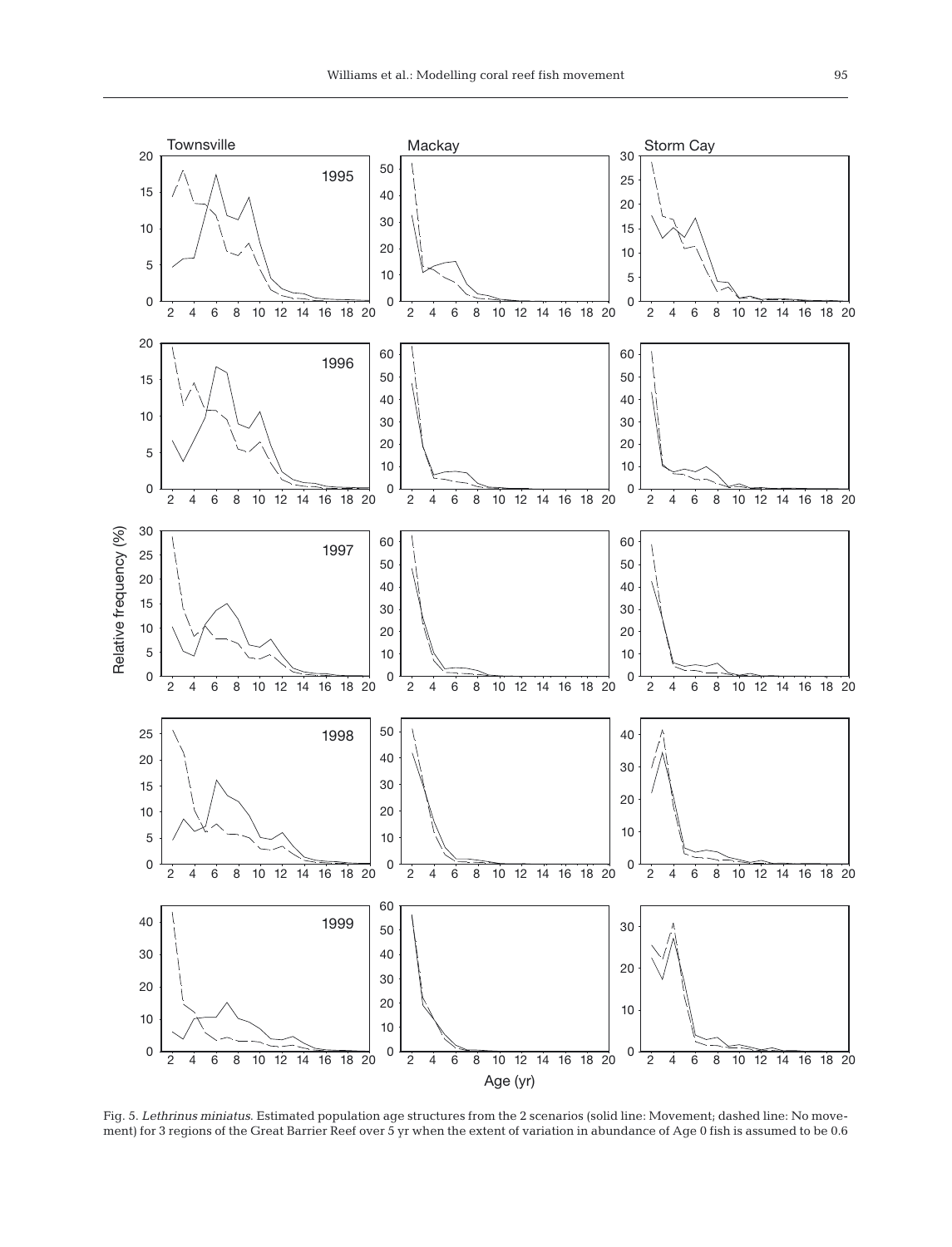## **Potential hypotheses for movement of** *Lethrinus miniatus*

One hypothesis to explain the model results is that regional differences in recruitment and subsequent densities of *Lethrinus miniatus* result in the dispersal of post-recruits away from the centre and towards the extremes of their distribution on the GBR. The Mackay region is located approximately at the centre of the distribution of *L. miniatus* on the GBR, the Townsville region (approximately 300 km north of Mackay) is at the northern extreme of the distribution, and the Storm Cay region is approximately half way between Mackay and the southern extreme of the distribution (Fig. 6). Standardised catch rates (no. of fish  $h^{-1}$ ) of *L. miniatus* are greater from reefs in the Mackay region than from reefs in the Storm Cay region, which in turn are greater than those from reefs in the Townsville region (Mapstone et al. 2004). The suggested pattern of densities of *L. miniatus* is also reflected in the relative recruitment to each region predicted by the model. Larger recruitment in the Mackay region, com-



Fig. 6. *Lethrinus miniatus*. Hypothesised movement of postrecruits among the Townsville, Mackay and Storm Cay regions of the Great Barrier Reef (GBR). Open arrows indicate net movement for Hypothesis 1: dispersive net movement away from distribution centre. Solid arrows indicate net movement for Hypothesis 2: general northward net movement. Curved arrows indicate net movement for Hypothesis 3: cross-shelf movement. Dashed arrow indicates possible net direction of larval dispersal. Area shaded light grey indicates

general distribution of *L. miniatus* on the GBR

bined with net movement of fish away from the Mackay region towards the extremes of the species' range, would account for this pattern of abundance (Fig. 6), which is consistent with the net migration pattern predicted by the model. Evidence of emigration from the Storm Cay region is not consistent with this hypothesis, however, although the evidence of emigration was weak. Such large-scale post-larval dispersal has not been documented for any species of tropical reef fish although large-scale post-larval dispersal is a well-documented feature for some temperate species (e.g. Hovgård & Christensen 1990, Frank 1992).

An alternative hypothesis is that *Lethrinus miniatus* has a general northerly migration on the GBR (Fig. 6). The East Australian Current generates a general southerly flow of water over the regions we considered (Church 1987, Wolanski 2001), possibly driving net southerly transport of *L. miniatus* larvae on the GBR consistent with predictions of relatively higher recruitment to the Mackay and Storm Cay regions than to the Townsville region. The proportion of *L. miniatus* that are spawning females is substantially greater in the Townsville region than in the southern regions (Williams et al. 2006), suggesting that a large proportion of *L. miniatus* larvae may originate from the northern end of its range on the GBR. The concept that northern regions may be major sources of larvae of several species for more southern regions on the GBR has been proposed previously (e.g. Doherty 2002, Bode et al. 2006). Net movement of post-recruit *L. miniatus* towards the northern extreme of the distribution may represent an evolutionary advantage for the species to maintain its current distribution on the GBR. Migrations to spawning sites have been documented for a number of other large reef fishes, particularly the large serranids. Some of the reported distances moved to reach a spawning site include up to 72 km for *Epinephelus morio* in the Gulf of Mexico (Moe 1969) and from 110 (Colin 1992) to 220 km (Bolden 2000) for *E. striatus* in the central Bahamas. The strong evidence of immigration in the Townsville region and emigration in the Mackay and Storm Cay regions is consistent with such a hypothesis for *L. miniatus*.

A final hypothesis is that net movement of *Lethrinus miniatus* occurs across the shelf of the GBR rather than parallel to the coastline. The cross-shelf position of the reefs we sampled differed among regions, with the Townsville reefs being farther offshore than those sampled in the Mackay and Storm Cay regions. Prediction of net immigration in the Townsville region and net emigration in the Mackay and Storm Cay regions thus would be consistent with a hypothesis of net movement of *L. miniatus* across the continental shelf from near-shore to off-shore reefs within regions. Such cross-shelf movements have been documented on the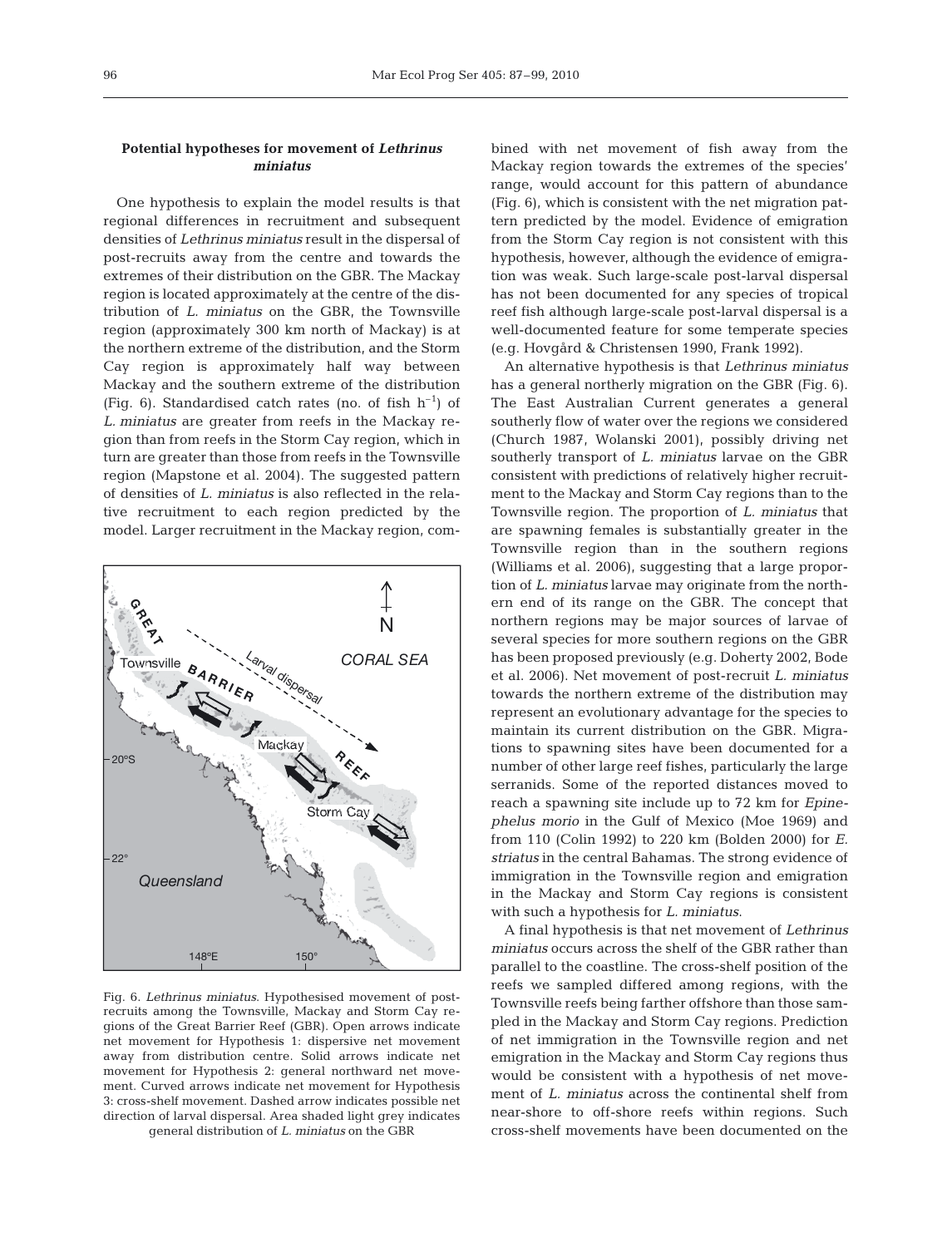GBR for *Lutjanus argentimaculatus* (Russel et al. 2003) and suggested for other large lutjanids including *L. sebae*, *L. malabaricus* and *L. erythropterus* (Williams 1991, Williams & Russ 1994). Collection of additional demographic data for *L. miniatus* across the continental shelf would be necessary to test this hypothesis.

It will be necessary to obtain direct estimates of movement from tagged or known individuals to test these hypotheses rigorously, but recapturing sufficient numbers of tagged fish to do so has proved difficult to date. Brown et al. (1994) tagged and released 667 *Lethrinus miniatus* in a single region of the GBR and received only 1 return in 5 yr. The lack of recaptures was attributed to the dispersal of *L. miniatus* into deeper water away from the reefs on which they were released and where most fishing is targeted. Recent advances in electronic tagging, such as acoustic telemetry, may provide an alternative tool for tracking movements in fish species that have low recapture rates. Application of this and other technologies should be considered to address these questions.

#### **Implications of large-scale movement**

Movement of *Lethrinus miniatus* among reefs on the GBR almost certainly occurs, although the exact magnitude and spatial scale over which it occurs is uncertain. Relatively large-scale movement has important implications for the spatial scales over which demographic processes operate. Lewis (1997) demonstrated that post-settlement movement of numerous reef fish species among patch reefs (small discrete areas  $<$ 300 m<sup>2</sup> surrounded by sand) separated by at least 100 m within an individual reef significantly affected the size of populations on isolated patch reefs, thus masking variability in recruitment. Frederick (1997) found that post-settlement movement of several reef fish species among patch reefs on a similar spatial scale biased estimates of mortality when movement was ignored. It will be important to quantify recruitment, mortality and movement rates over larger spatial scales (Jones 1991), such as clusters of reefs or regions, to derive reliable estimates of population dynamics for more apparently mobile species such as *L. miniatus*.

We have demonstrated through use of an age-structured model that significant movement of *Lethrinus miniatus* among regions across hundreds of kilometres is a credible and parsimonious explanation for observed regional patterns in age structures and estimates of *M* derived from catch curves. Movement of adult fish can decouple the relationship between demographic processes, such as recruitment and mortality, from the size of local populations. The modelling method applied here provides a starting point from

which to unravel confounded demographic processes, such as movement and mortality, that cannot be inferred simultaneously from simple descriptions of population structure when empirical estimates of one of those processes (in this case movement) are limited or absent.

*Acknowledgements.* Funding for this research was provided by the Cooperative Research Centre for the Great Barrier Reef World Heritage Area (CRC Reef), the Fisheries Research and Development Corporation and the Great Barrier Reef Marine Park Authority. A.J.W. was supported by an Australian Postgraduate Award. We thank B. Sawynok for provision of SUNTAG tagging data and R. Stewart, M. Petersen, the crew of the 'Peri' and members of the Effects of Line Fishing (ELF) team for assistance with field work. The comments of 3 anonymous reviewers improved the manuscript and are acknowledged. This publication is a contribution from the CRC Reef Effects of Line Fishing Project.

### LITERATURE CITED

- Beddington JR, Cooke JG (1983) The potential yield of fish stocks. Fish Tech Pap No. 242. FAO, Rome
- ▶ Bode M, Bode L, Armsworth PR (2006) Larval dispersal reveals regional sources and sinks in the Great Barrier Reef. Mar Ecol Prog Ser 308:17–25
	- Bolden SK (2000) Long-distance movement of a Nassau grouper (*Epinephelus striatus)* to a spawning aggregation in the Central Bahamas. Fish Bull 98:642–645
	- Brown IW, Doherty P, Ferreira B, Keenan C and others (1994) Growth, reproduction and recruitment of Great Barrier Reef food fish stocks. Final Report, Project No. 90/18. Fisheries Research and Development Corporation, Deakin, ACT
	- Carpenter KE (2001) Lethrinidae. Emperor (emperor snappers). In: Carpenter KE, Niem V (eds) FAO species identification guide for fishery purposes. The living marine resources of the western Central Pacific, Vol 5. Bony fishes, Part 3 (Menidae to Pomacentridae). FAO, Rome, p 3004–3050
- ► Chapman MR, Kramer DL (2000) Movements of fishes within and among fringing coral reefs in Barbados. Environ Biol Fishes 57:11–24
- Church JA (1987) East Australian current adjacent to the ➤ Great Barrier Reef. Aust J Mar Freshw Res 38:671–683
- Colin PL (1992) Reproduction of the Nassau grouper, *Epi-*➤*nephelus striatus* (Pisces: Serranidae) and its relationship to environmental conditions. Environ Biol Fishes 34: 357–377
	- Dahlgren CP, Eggleston DB (2000) Ecological processes underlying ontogenetic habitat shifts in a coral reef fish. Ecology 81:2227–2240
	- Davies CR (1995) Patterns of movement of three species of coral reef fish on the Great Barrier Reef. PhD thesis, James Cook University, Townsville, QLD
	- Davies CR (2000) Inter-reef movement of the common coral trout, *Plectropomus leopardus*. A report to the Great Barrier Reef Marine Park Authority. Great Barrier Reef Marine Park Authority Res Publ No. 61, Townsville, QLD
	- Doherty PJ (2002) Variable replenishment and the dynamics of reef fish. In: Sale PF (ed) Coral reef fishes. Dynamics and diversity in a complex ecosystem. Academic Press, London, p 327–355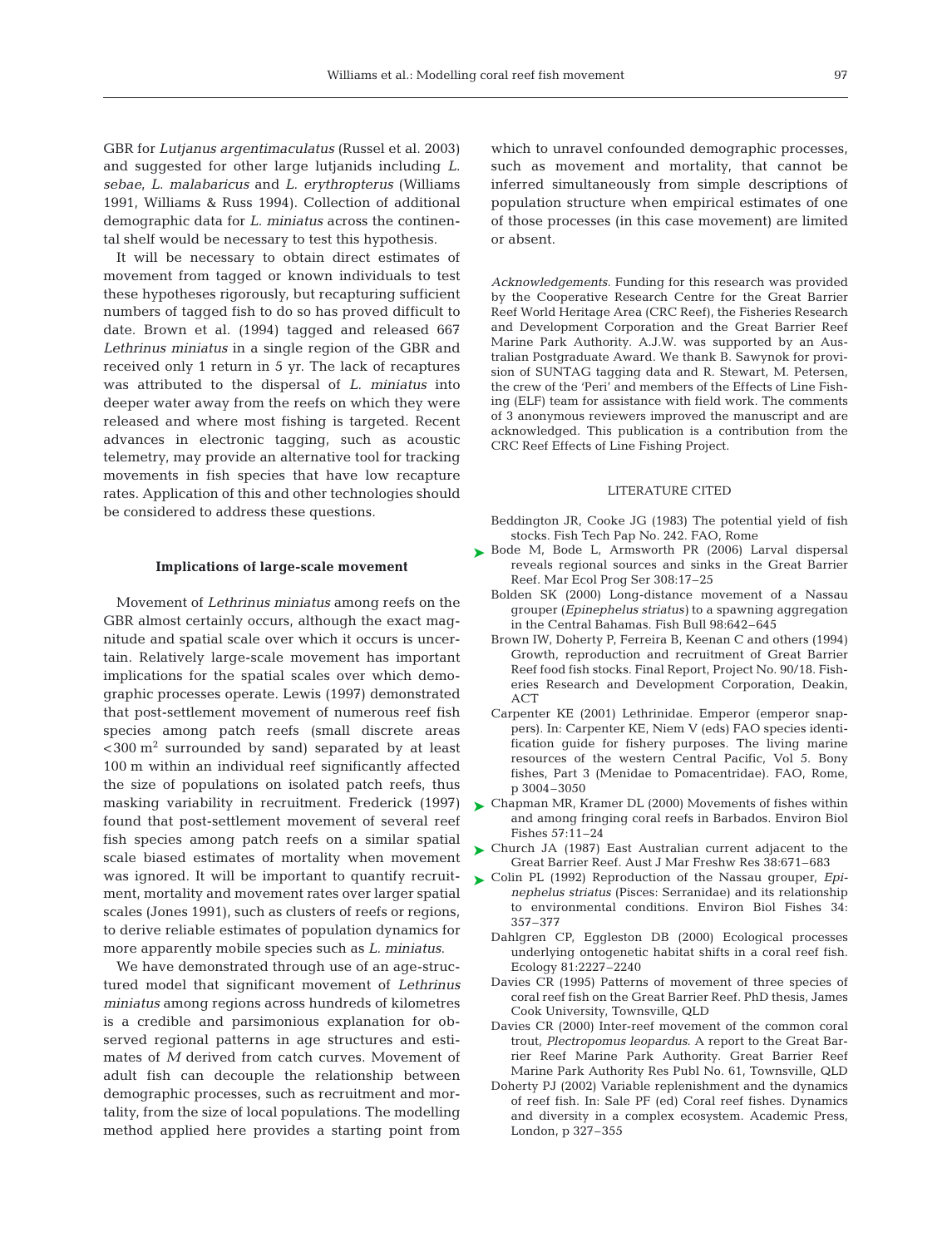- Eggleston DB (1995) Recruitment of Nassau grouper *Epine-*➤ *phelus striatus*: post-settlement abundance, microhabitat features, and ontogenetic habitat shifts. Mar Ecol Prog Ser 124:9–22
- ► Frank KT (1992) Demographic consequences of age-specific dispersal in marine fish populations. Can J Fish Aquat Sci 49:2222–2231
- ► Frederick JL (1997) Post-settlement movement of coral reef fishes and bias in survival estimates. Mar Ecol Prog Ser 150:65–74
- ► Fulton EA, Kault D, Mapstone BD, Sheaves M (1999) Spawning season influences on commercial catch rates: computer simulation and *Plectropomus leopardus*, a case in point. Can J Fish Aquat Sci 56:1096–1108
- ► Gibson RN, Pihl L, Burrows MT, Modin J, Wennhage H, Nickell LA (1998) Diel movements of juvenile plaice *Pleuronectes platessa* in relation to predators, competitors, food availability and abiotic factors on a microtidal nursery ground. Mar Ecol Prog Ser 165:145–159
	- Hall DJ, Werner EE, Gilliam JF, Mittelbach GG and others (1979) Diel foraging behavior and prey selection in the golden shiner (*Notemigonus crysoleucas)*. J Fish Res Board Can 36:1029–1039
	- Hilborn R, Walters C (1992) Quantitative fisheries stock assessment: choice dynamics and uncertainty. Chapman & Hall, New York, NY
- ► Hobson ES (1973) Diel feeding migrations in coral reef fishes. Helgol Wiss Meeresunters 24:361–370
- ► Holland KN, Lowe CG, Wetherbee BM (1996) Movements and dispersal patterns of blue trevally (*Caranx melampygus)* in a fisheries conservation zone. Fish Res 25:279–292
	- Hovgård H, Christensen S (1990) Population structure and migration patterns of Atlantic cod (*Gadus morhua)* in West Greenland waters based on tagging experiments from 1946 to 1964. NW Atl Fish Org (NAFO) Sci Counc Stud 14:45–50
	- Jones GP (1991) Postrecruitment processes in the ecology of coral reef fish populations: a multifactorial perspective. In: Sale PF (ed) The ecology of fishes on coral reefs. Academic Press, San Diego, CA, p 294–328
- ► Kaunda-Arara B, Rose GA (2004a) Out-migration of tagged fishes from marine reef National Parks to fisheries in coastal Kenya. Environ Biol Fishes 70:363–372
- ► Kaunda-Arara B, Rose GA (2004b) Long-distance movements of coral reef fishes. Coral Reefs 23:410–412
- ► Kritzer JP (2002) Variation in the population biology of stripey bass *Lutjanus carponotatus* within and between two island groups on the Great Barrier Reef. Mar Ecol Prog Ser 243: 191–207
- ► Lewis AR (1997) Recruitment and post-recruit immigration affect the local population size of coral reef fishes. Coral Reefs 16:139–149
- ► Little LR, Punt AE, Mapstone BD, Begg GA, Goldman B, Ellis N (2009) Different responses to area closures and effort controls for sedentary and migratory harvested species in a multispecies coral reef linefishery. ICES J Mar Sci 66: 1931–1941
	- Mapstone BD, McKinlay JP, Davies CR (1996) A description of the commercial reef line fishery logbook data held by the Queensland Fisheries Management Authority. Report to the Queensland Fisheries Management Authority, Brisbane, QLD
	- Mapstone BD, Davies CR, Little LR, Punt AE and others (2004) The effects of line fishing on the Great Barrier Reef and evaluation of alternative potential management strategies. Fisheries Research and Development Corporation Final Report, Project No. 97/124. CRC Reef Research Centre, Townsville, QLD
- ► Meyer CG, Holland KN, Papastamatiou YP (2007a) Seasonal and diel movements of giant trevally *Caranx ignobilis* at remote Hawaiian atolls: implications for the design of Marine Protected Areas. Mar Ecol Prog Ser 333:13–25
- ► Meyer CG, Papastamatiou YP, Holland KN (2007b) Seasonal, diel, and tidal movements of green jobfish (*Aprion virescens*, Lutjanidae) at remote Hawaiian atolls: implications for marine protected area design. Mar Biol 151: 2133–2143
	- Moe MA Jr (1969) Biology of the red grouper *Epinephelus morio* (Valenciennes) from the eastern Gulf of Mexico. Mar Lab Prof Pap Ser No. 10. Florida Dep Nat Resour, St. Petersburg, FL
	- Munro JL, Williams DMcB (1985) Assessment and management of coral reef fisheries: biological, environmental and socio-economic aspects. Proc 5th Int Coral Reef Congr Symp, Tahiti 4:545–578
- ► Newman SJ, Williams DMcB (1996) Variation in reef associated assemblages of the Lutjanidae and Lethrinidae at different distances offshore in the central Great Barrier Reef. Environ Biol Fishes 46:123–138
- Newman SJ, Cappo M, Williams DMcB (2000a) Age, growth, ➤ mortality rates and corresponding yield estimates using otoliths of the tropical red snappers, *Lutjanus erythropterus*, *L. malabaricus* and *L. sebae*, from the central Great Barrier Reef. Fish Res 48:1–14
- ► Newman SJ, Cappo M, Williams DMcB (2000b) Age, growth and mortality of the stripey, *Lutjanus carponotatus* (Richardson) and the brown-stripe snapper, *L. vitta* (Quoy and Gaimard) from the central Great Barrier Reef, Australia. Fish Res 48:263–275
- ▶ Patterson WF III, Watterson JC, Shipp RL, Cowen JH Jr (2001) Movement of tagged red snapper in the northern Gulf of Mexico. Trans Am Fish Soc 130:533–545
	- Quinn TJ, Deriso RB (1999) Quantitative fish dynamics. Oxford University Press, London
- ► Robertson DR (1988) Abundances of surgeonfishes on patchreefs in Caribbean Panamá: due to settlement, or postsettlement events? Mar Biol 97:495–501
- ► Russ GR, Lou DC, Higgs JB, Ferreira BP (1998) Mortality rate of a cohort of the coral trout, *Plectropomus leopardus*, in zones of the Great Barrier Reef Marine Park closed to fishing. Mar Freshw Res 49:507–511
	- Russel DJ, McDougall AJ, Fletcher AS, Ovenden JR, Street R (2003) Biology, management and genetic stock structure of mangrove jack (*Lutjanus argentimaculatus*) in Australia. Fisheries Research Development Corporation Final Report Project No. 1999/122. Department of Primary Industries, Northern Fisheries Centre, Cairns, QLD
- Ruzycki JR, Wurtsbaugh WA (1999) Ontogenetic habitat ➤ shifts of juvenile Bear Lake sculpin. Trans Am Fish Soc 128:1201–1212
	- Sale PF (1991) Introduction. In: Sale PF (ed) The ecology of fishes on coral reefs. Academic Press, San Diego, CA, p 3–25
- ► Stabell OB (1984) Homing and olfaction in salmonids: a critical review with special reference to the Atlantic salmon. Biol Rev Camb Philos Soc 59:333–388
- Walker MH (1978) Food and feeding habits of *Lethrinus* ➤ *chrysostomus* Richardson (Pisces: Perciformes) and other lethrinids in the Great Barrier Reef. Aust J Mar Freshw Res 29:623–630
- ► Warner RR (1995) Large mating aggregations and daily longdistance spawning migrations in the bluehead wrasse, *Thalassoma bifasciatum*. Environ Biol Fishes 44:337–345
- ▶ Werner EE, Hall DJ (1988) Ontogenetic habitat shifts in bluegill: the foraging rate–predation risk trade-off. Ecology 69:1352–1366